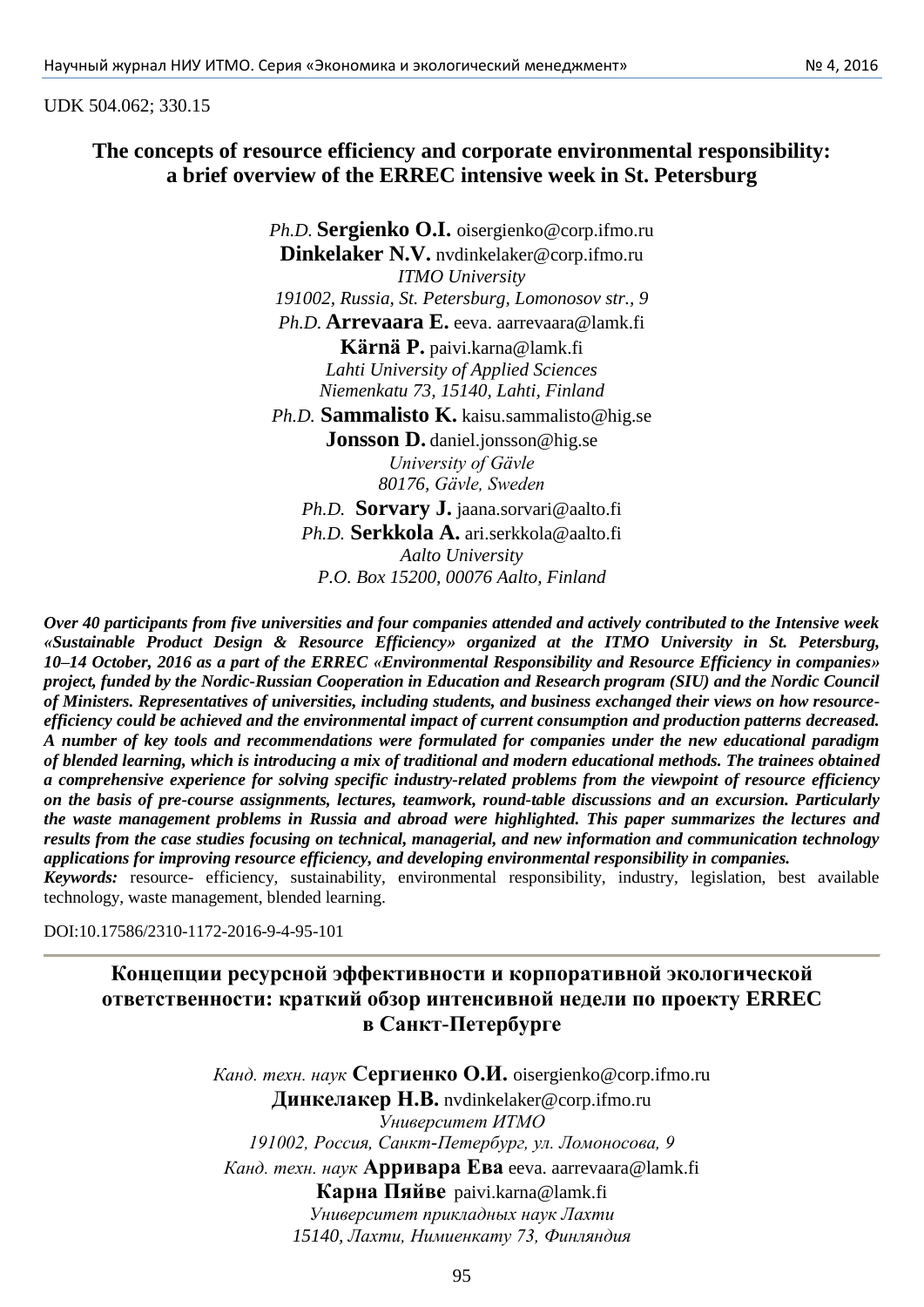*Канд. техн. наук* **Сумалисто Кайсу** kaisu.sammalisto@hig.se **Джонссон Даниэль** daniel.jonsson@hig.se *Университет Евле, 80176, Евле, Швеция Канд. техн. наук* **Сорвари Яаана** jaana.sorvari@aalto.fi *Канд. техн. наук* **Серркола Ари** ari.serkkola@aalto.fi *Университет Аалто 00076, Аалто, Финляндия, P.O. Box 15200*

*Более 40 участников из пяти университетов и четырех компаний приняли участие в интенсивной неделе «Устойчивый дизайн продукции и ресурсная эффективность», организованной Университетом ИТМО в Санкт-Петербурге 10-14 октября 2016 года в рамках проекта ERREC «Экологическая ответственность и ресурсная эффективность компаний», финансируемого программой «Сотрудничество России и Северных стран в образовании и научных исследованиях» Совета министров Северных стран. Представители бизнеса и университетов, в том числе и студенты, обменялись мнениями о том, как может быть достигнута ресурсная эффективность и как с помощью существующих моделей потребления и производства может быть снижено негативное воздействие на окружающую среду. Был сформулирован ряд ключевых инструментов и рекомендаций для компаний в рамках новой образовательной парадигмы смешанного обучения, которая сочетает традиционные и современные методы обучения. Обсуждался опыт решения конкретных отраслевых проблем, связанных с эффективностью использования ресурсов на основе выполнения предварительных заданий, лекций, работы в команде, обсуждений на круглых столах и экскурсий на предприятия. В частности, были освещены проблемы управления отходами в России и за рубежом. В настоящей статье кратко рассматриваются содержание лекций и исследовательских кейсов, посвященных новым техническим, управленческим, информационным и коммуникационным технологиям, применяемых для повышения эффективности использования ресурсов и развития экологической ответственности компаний.*

*Ключевые слова:* ресурсная эффективность, устойчивость, экологическая ответственность, промышленность, законодательство, наилучшие доступные технологии, управление отходами, смешанное обучение.

#### **Introduction**

On 10-14 October 2016, the ERREC «Environmental Responsibility and Resource Efficiency in Companies» project successfully organized an intensive week under the theme «Sustainable Product Design & Resource Efficiency» at ITMO University, St. Petersburg. With the support of the Nordic-Russian Cooperation in Education and Research program (SIU) and the Nordic Council of Ministers over 40 foreign and Russian students, teachers and researchers from five universities took part in the event. The universities were Lahti University of Applied Sciences (Finland), Aalto University (Finland), University of Gävle (Sweden), St. Petersburg National Research University of Information Technologies, Mechanics and Optics (ITMO) and Yaroslav-the-Wise Novgorod State University (NovSU).

The main idea behind ERREC (2016) project is to bring higher education institutions (HEIs) in Russia, Finland and Sweden into closer cooperation with each other and to plan how to do this by involving also companies. The activities in the project include two events with students and companies, an intensive week, meetings, visiting lectures for sharing information and dissemination and publications. The work is aiming at a long-term collaboration between the ERREC partners in the future.

The intensive week consisted of lectures given by all ERREC partners representatives, group works, an international seminar with some companies involved, an excursion to a company and a one-day visit to NOvSU University in Velikyi Novgorod. The participating companies were JSC «Baltika Breweries», JSC «Coca Cola», JSC «Nordena» and JSC «Ptitsefabrika-Severnaya». Before taking part in the week, the participating students were given a preliminary assignment related to food industry and transportation services.

The lectures and the international seminar focused on improving resource efficiency and modernization by implementing best available techniques (BATs) and best practices of corporate environmental management based on the foreign and Russian experiences. Case studies presented in the lectures also brought up some developments in managerial processes and information and communication technology (ICT) for improving resource-efficiency.

Resource and energy efficient production in industries, the brewery industry in Sweden and Russian enterprises operating in beverage production were of particular interest to the participants. Specific waste management problems in Russia and abroad were discussed. Many of the presentations focused on problems in waste management, which are extremely current in Russia. One topic of interest was the classification of wastes based on toxicity and industrial symbiosis as a practical means to attain resource efficiency. In 2017, the existing system of payment for negative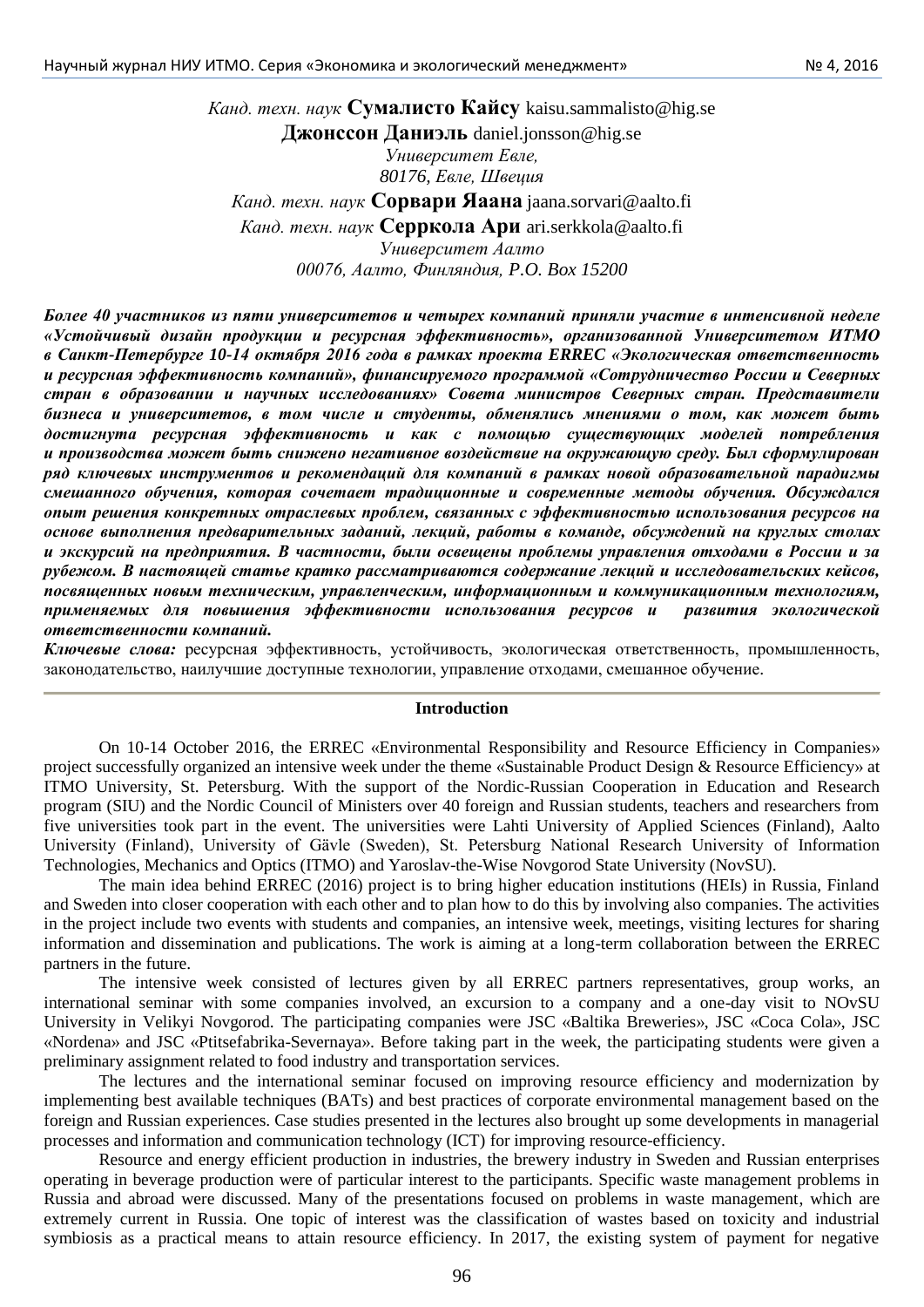environmental impact in Russia will be supplemented by new environmental fees aiming at stimulating recycling of production and consumption waste, which highlighted the urgency of the latter topic.

### **Blended learning: a method for adopting ideas on improved resource-efficiency and corporate environmental responsibility**

Blended learning is a new kind of pedagogical approach, which has become more wide-spread in higher education during recent decades. The concept was originally used to describe learning in industry and at workplace. By the adaptation of blended learning, teachers can use the elements of both face-to-face meetings and distant learning to provide more balanced educational solutions. The traditional contact teaching can be described as a synchronous learning method taking place in a classroom. Online solutions allow the use of asynchronous methods where students are able to work with the learning tasks in their own time. There is a variety of tools available for distance learning and part of them are also used in a synchronous way. However, the increase of online and distant learning has also brought negative impacts from the viewpoint of different types of learners, though [1].

While campus based learning has been understood as delivery of content, new needs for student support are needed. In the same time new patterns for content delivery have become available and the synchronous meetings can be used for common working and discussion or other face-to-face activities. In ERREC project different synchronous and asynchronous methods were adapted in student work.

Also industrial companies need to be aware of the urgently needed renouncement from the unsustainable operation that has caused many of the present global problems: In addition, companies need information on how they can become more energy and resource efficient in order to contribute to such a change. Although the reasons for climate change are debated in media, research confirms the fact that human activities severely contribute to it. Therefore, all human activities should take place within the resilience limits of the planet [2].

Business opportunities in increasing energy and resource efficiency can enable companies' long life time and increased profit of if they are willing to take the challenge in making the required changes. Maximizing profit in short term is attractive, but for the long term survival companies need to be aware that in the future, any changes in the operational environment, e.g. new legislation and other requirements from the society, are likely to force them to adjust. International corporations acknowledge this and publish their sustainability reports (GRI). Moreover, they are increasingly extending their requirements to their suppliers.

### **Methods of blended learning in ERREC and during the intensive week**

Different synchronous and asynchronous methods were adopted in student tasks in belonging to ERREC and also during the intensive week. Prior to the intensive week, the participating students were asked to work with a pre assignment, whose results were then presented in the beginning of the week. The programme of the week contained synchronous lectures and group work with the representatives of local enterprises and tutors, as well as an excursion to one participating company. After the face-to-face contact period the students continued group work by using online methods.

Before taking part in the week, the students were given a pre-assignment related to food industry and transportation services. Each student team chose a branch of industry out of list of industries for their assignment and made a presentation about their findings. The pre-assignment addressed the following questions:

• What kind of good practices/best available technology is used in the company/branch in your own country to take the environmental responsibility and to promote resource efficiency?

What are the key determinants of resource-efficiency in the particular type of industry?

What kinds of innovations (environmental, social and other) are needed in the company to improve their present activities, to take their environmental responsibility and to promote resource efficiency?

Resource and energy efficient production in the companies, the brewery industry in Sweden and Russian enterprises producing beverages were of particular interest to the participants.

The second part of the group work during the intensive week launched at the round table discussions as a part of the international conference. The round table discussions focused on finding ideas on how to enhance the material and energy efficiency of the participating companies. The questions and topics discussed were:

- 1. How would you improve resource efficiency in Production?
- 2. How would you improve resource efficiency in Consumption?
- 3. How would you improve resource efficiency in Product?
- 4. How would you improve resource efficiency in Raw material acquisition?
- 5. Give proposals of wider sustainability aspects.

After discussing different ideas with companies involved in the groups, the students carried on with the group work among themselves in two meetings during the intensive week, and later on distantly using email and other means of e-communication. The groups delivered their final reports one week after the intensive week.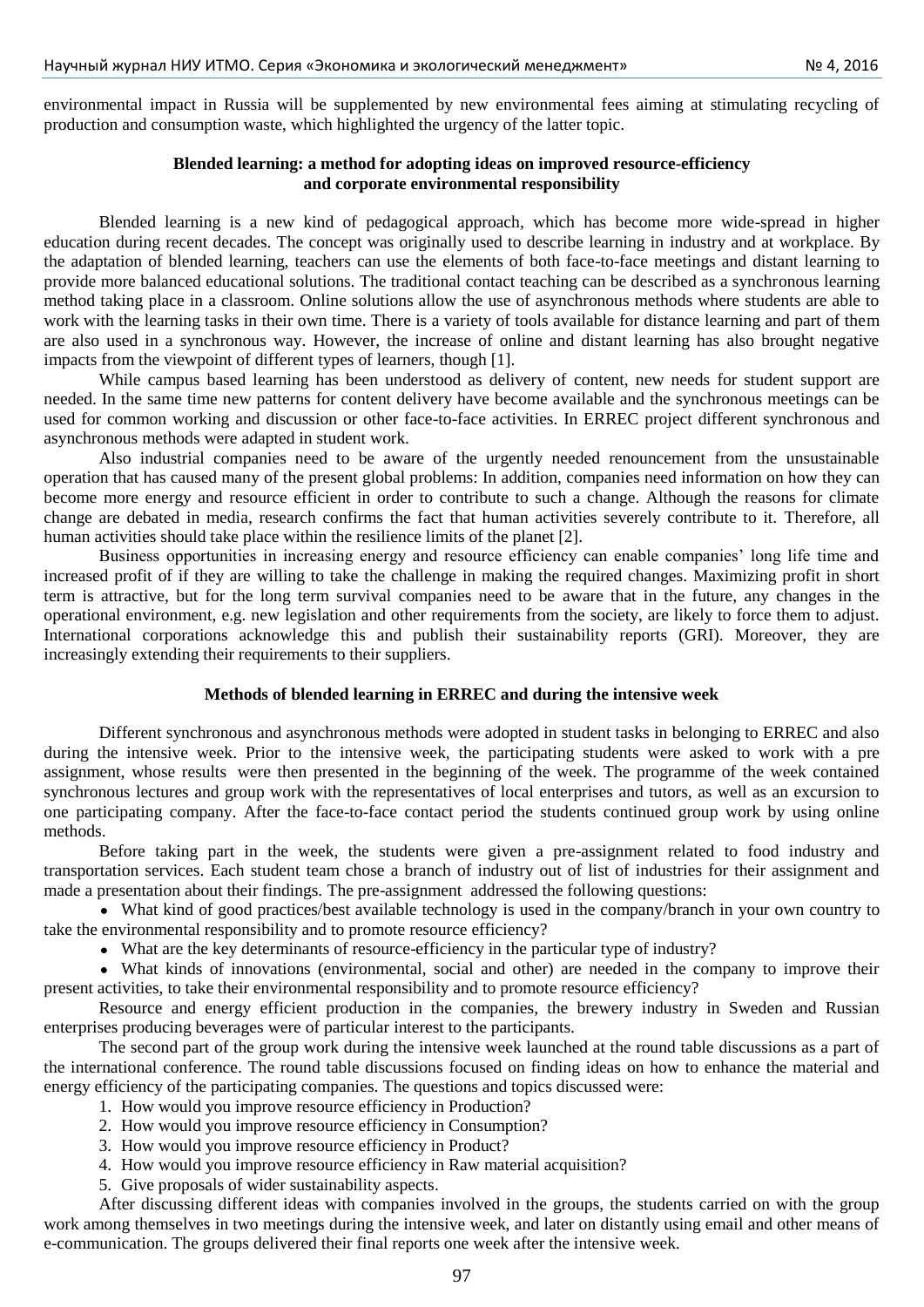To support blended learning in the future, the visiting lectures held during the project were recorded for later use. The recording was carried out using a web conference program (Adobe Connect), which enables the use of the recordings as a part of teaching in other occasions. Some of the recorded lectures will be published on ERREC's web page at [www.lamk.fi/errec.](http://www.lamk.fi/errec)

#### **Overview of the results from the intensive week**

The lectures during the week handled the following themes: sustainability as a wide concept, business models in Russia, waste management and classification of wastes, drivers and barriers of reuse/recycling/refurbishing of wastes, digitalization of the waste management chain, and sustainability in buildings.

In her presentation Kaisu Sammalisto, Associate Professor at the University of Gävle, initiated a discussion about the meaning of the word «sustainability». According to Prof. Sammalisto, weak sustainability means looking and operationalising different sustainability aspects (ecological, social and economic) separately, while strong sustainability can only be reached through understanding that all human activities need to take place within the limits of the whole ecological system, the earth. Different kinds of collaboration activities, for example between universities, companies and non-governmental organisations (NGOs) are needed to attain a sustainable future. Here the students have an important role through participating in projects and preparing their theses in companies within their speciality under the supervision of the university faculty.

The lecture of Dr. Olga Sergienko, Associate Prof. and Head of Industrial Ecology Department, ITMO University focused on sustainable business models for raising resource- and energy efficiency. A business model is a connectional tool to help understand how a firm does business and it can be used for analysis, comparison and performance assessment, management, communication and innovation [3]. The recent typology gives opportunity to differentiate between the three existing business models (technological, social and organizational), and show how they can generate the environmental and/or social benefits in business operations [4]. Investigation of the intersections of various business models represents an important topic for the researches in the field of corporate social and environmental responsibility.

Sustainable business models are oriented towards eco-innovations, eco-efficiency raising and socially responsible practices, which are currently in the focus in industry's sustainable development agenda worldwide. This can be seen in the growing number of publications in the prestigious scientific journals devoted to the analyses of the various business models and their mutual integration [5–8]. Moreover, open access corporate reporting has become increasingly frequent [9]. A similar trend is also noticeable in the Russian industry especially in large corporations. The importance of the implementation of new business models in Russian companies can be supported by the new edition of the ISO 14001 international standard [10] as well as the ongoing reform of the environmental regulation based on establishing the specific technological norms of environmental impact and their transition to the best available techniques [11, 12].

One of the key issues of designing business models is how to find a way that enables a company to create profit (economic value) for itself by simultaneously delivering with social and environmental benefits. It is already clear that eco-efficiency, rational use of resources and quality improvements may be readily translated into profits. It is not always so clear how delivering social and environmental value might translate into profit and competitive advantage. A literature review shows that corporate innovations in the social and environmental field may be used to enhance sustainable innovations. The social and environmental innovations have been in the focus of research agenda during the last decade. The business development is changing from product and services to new business models, thereby changing the way of doing business.

The new business models can be implemented alone and be also integrated in companies and thus creating many innovation managerial approaches. For example, increase of material and energy efficiency can be attained through dematerialization and leasing, renting, sharing, i.e. by means of delivering functionality instead of ownership. However, due to the current legislative reforms and transfer to BATs, the Russian companies most likely need business models of technological type. When implementing a new business models it is useful to take into account indicators of resourceefficiency and environmental impacts as well as the life cycle costs. As such the indicators can serve as the metrics of the global environmental impact by categories both at the inputs and outputs of the production chains.

Natalia Dinkelaker, the Head of the Eco-monitoring laboratory of the ITMO University brought forward another important change in the Russian environmental legislation. Her presentation dealt with the Russian regulations concerning waste classification methods. Establishment of an order of confirmation of reference of waste of the I-V classes of danger is currently based on calculation and experimental methods based on bioassays [13]. The experimental method is used when the content of waste is unknown. Advantages of the experimental method, such as the possibility of counting for mixture effects of multiple contaminants on living organisms and high sensitivity of test organisms enable a reliable assessment of a waste's impact on an ecosystem. The disadvantages are related to the vast choice of methods and test organisms and the difficulties of choosing the most bioassays in a particular case. In addition, the interpretation of results is often challenging particularly due to natural variability of the organisms. Determination of the reactions of waste toxicity in the changing environment conditions opens the new research opportunities.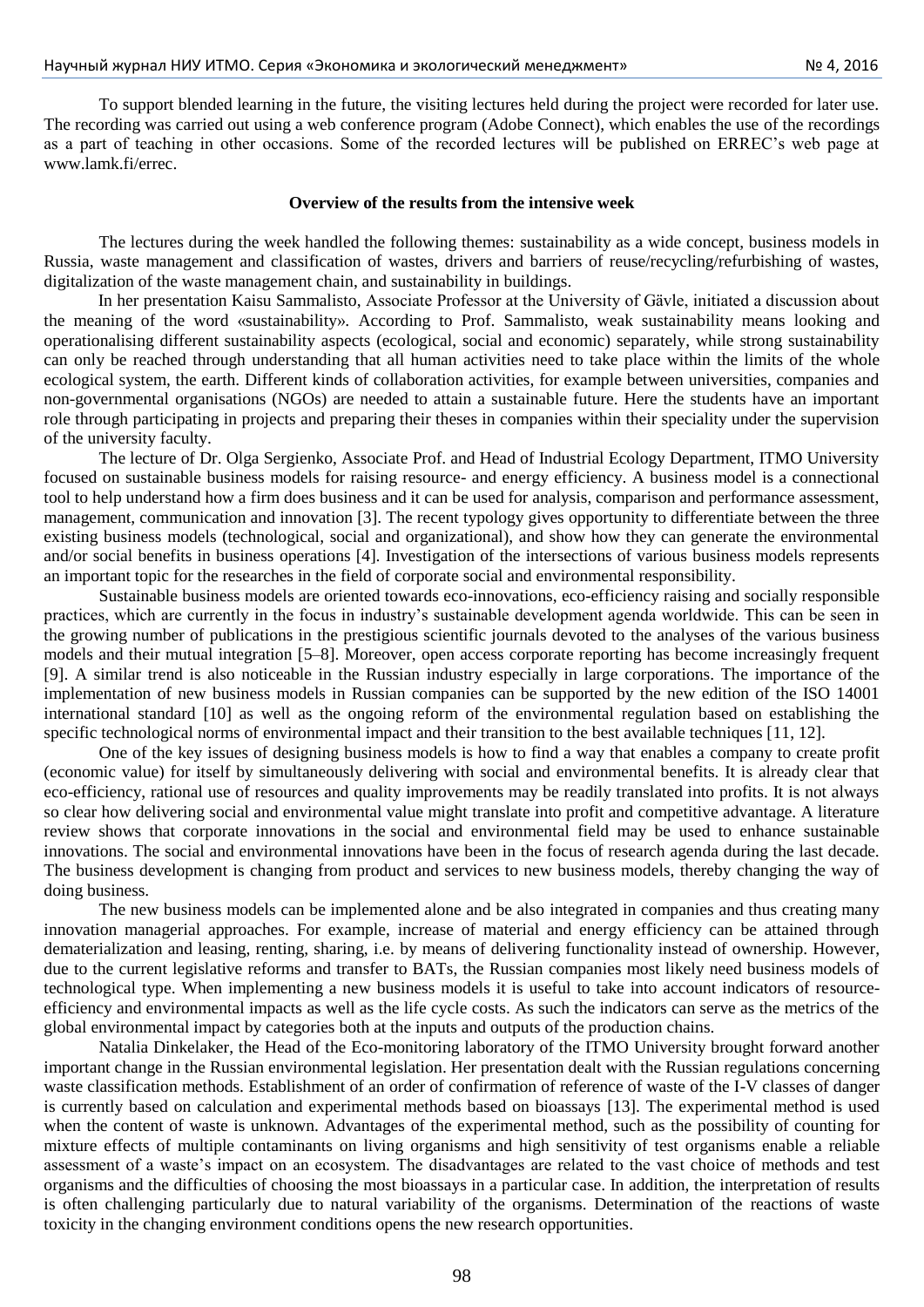Waste management was also the topic in the presentations of the representatives of Aalto University, Finland. First Dr. Jaana Sorvari, Associate Professor in the School of Engineering, Department of Built Environment discussed the principles of defining residues as wastes or alternatively, as (by-)products in the EU and the implications of such classifications for their reuse and recycling. Even if the definition per se sounds simple it is actually not unambiguous. In fact, the discussion on what is waste and what is not waste has been ongoing for years already. The liability of the possessor of a residue depends on this classification. In case of a waste, the one who currently holds the waste is responsible for any adverse environmental impacts (including human health) it may cause. Whereas in the case of a (by-) product, the liability remains with the producer. This difference is crucial from the viewpoint of somebody who considers using a residue instead of virgin material or a manufactured product.

In 2008, the European Commission issued a Waste Framework Directive (WFD) that includes End of Waste (EoW) criteria, i.e. generic prerequisites per which a waste ceases to be waste. These criteria can be used to define wastespecific EoW criteria at the European or national level. By December 2016, such EU level criteria are available only for five materials, i.e. for certain metal scraps and glass cullet. The regional authorities can also apply the generic EoW criteria and by their decision state that a specific waste generated in their region is not waste. In Finland, only a couple of such decisions have been documented so far.

Creation of industrial symbiosis is an alternative and probably much simpler and clearly a more frequent means to recycle residues. In the recycling of residues, industrial symbiosis means that one actor's residue is another actor's resource, e.g. a raw material in a process. Industrial symbiosis is a local/regional-level solution to recycling of wastes. Several symbioses exist already around the world and also in Finland - information on the current Finnish symbiosis can be found at industrialsymbiosis.fi. A reliable quality control is a prerequisite for a functioning industrial symbiosis system as well as for any other system of recycling or reusing wastes. At least in Finland the strict environmental criteria that are based on a conservative precautionary principle seem to be a true barrier to recycling. The Finnish government has finally acknowledged this barrier and alleviation of administrative permitting procedures is ongoing. Overall, recycling of wastes requires balancing between different objectives, i.e. attainment of circular economy, resource-efficiency, sustainability etc. against environmental requirements.

Ari Serkkola, Docent, Leading Research Scientist in the Department of Built Environment at Aalto University's School of Engineering told about Waste order and monitoring service for supply chains. Expectations towards the monitoring and reporting of municipal solid waste and material flows are increasing, e.g. owing to the EU's WFD [14]. Serkkola's presentation focused on demonstration of municipal solid waste (MSW) monitoring system.

The demonstration was based on the national research programme on material value chains (known as ARVI) implemented in Finland between 2014 and 2016. In the demonstration, data on generation of MSW is collected when emptying waste containers in the property collection system (Figure 1). The waste container is first identified by Radio Frequency IDentification (RFID) tag and then weighed by the scale of the collection vehicle in pursuance of emptying (number 1). The data is saved to the computer in the vehicle (number 2) and transferred to a server (number 3).



Figure 1. Weigh-in data collection in real time monitoring 1 – Bin or container has an identification ID code (RFID Radio Frequency IDentification); 2 – Reader identity ID and data is transferred to TCS Transport Control System in truck; 3 – Data transfer wireless to waste management server (IT company); 4 – Weight and other reference data is analyzed and reported in real time to producers and waste management companies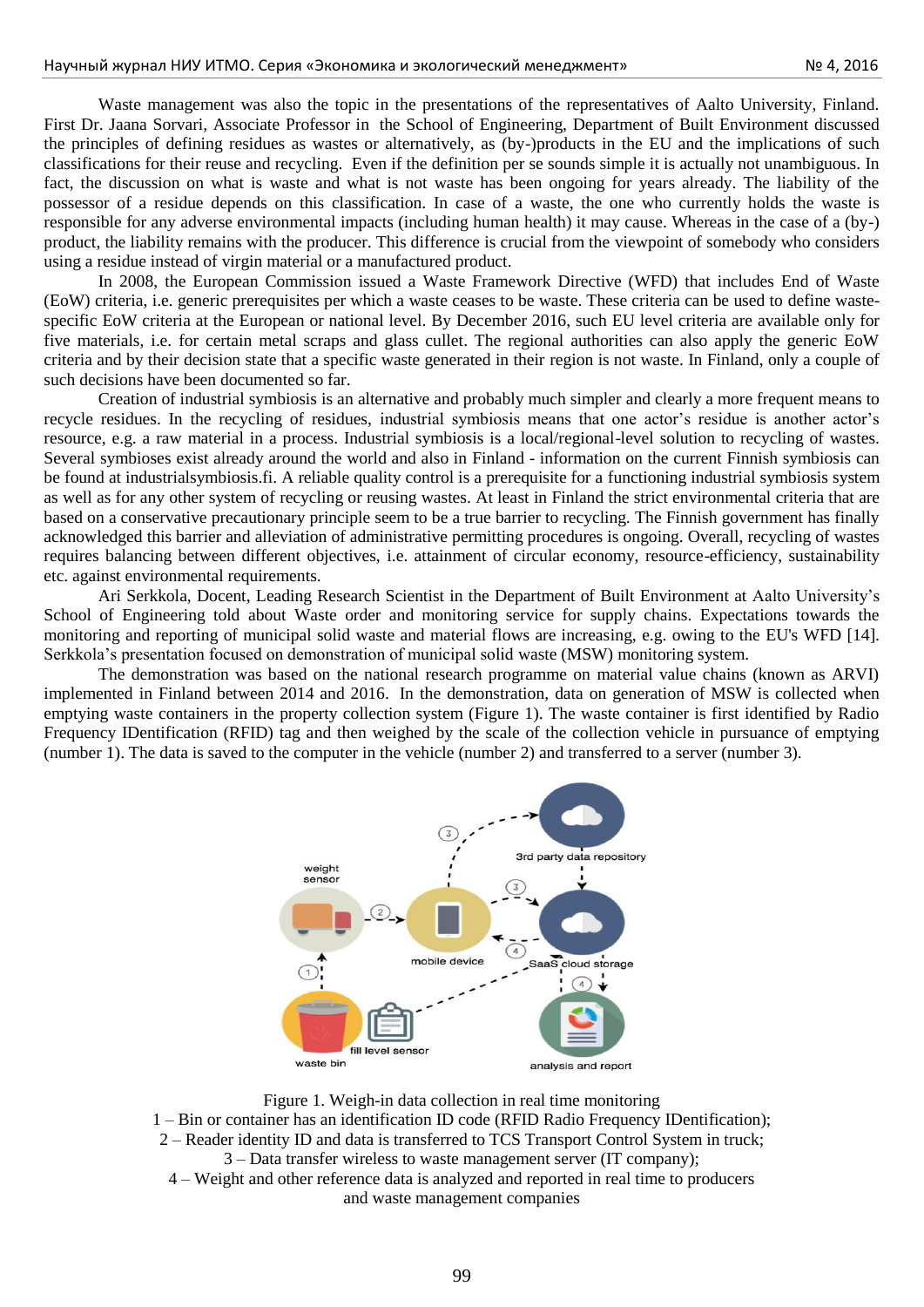The data includes the type and the amount of waste, the location of the container, and the emptying date and time. The monitoring services are supported by indicators, which describe the changes and development trends in the amount of wastes, logistics, costs, and environmental impacts. These indicators provide information for decision making. Figure 2 illustrates a pilot carried out in Helsinki, Laajasalo housing area. The Figure 2 illustrates the combining of weight data (kg) in monitored containers with the socioeconomic grid database [15].



Figure 2. Pilot in Helsinki Laajasalo: mixed waste collection, weight data (kg) in monitored containers combined with the socioeconomic grid database (Statistics Finland)

Different stakeholders in waste management – residents and workers, properties and waste management companies – can use the same data as per their own monitoring needs. Property owners can utilize the monitoring services for improving their sorting and recycling activities, but also for optimizing container size and the schedule for emptying the containers, among others. Waste transportation companies can use the data for planning the pick-ups and transport routes, producing maps to give a clear navigation view for drivers, and forecasting the amount of waste and loads during specific seasons. Municipal decision-makers can evaluate the functioning of waste management based on identified housing companies, housing areaes and regions where waste amounts are different compared with other equivalent areas.

 They can also identify whether e.g. building type, socioeconomic status or waste management services cause differences in the amount of waste produced.

Sustainable product design in construction was discussed by Dr. Eeva Aarrevaara, Principal lecturer in Lahti University of Applied Sciences, Faculty of Technology. Her presentation introduced some negative impacts of unsuccessful material solutions in construction. Traditional building materials has been replaced by a variety of products which don´t always fit together and cause for example air quality problems in modern buildings. The so called "sick building syndrome" has been discovered to cause multiple health symptoms to persons who are sensitive to the inside conditions.

It is essential to perceive the environmental impact during the whole life-cycle of buildings. Planning of a building is a very crucial phase because several major choices concerning building - like main constructions and material - are made during it. Thus, the whole lifecycle of buildings should be always considered in the planning phase, including the opportunities to recycle and reuse building parts and materials. Construction phase causes also impacts to the surroundings of the building area. Use phase covers the maintenance of buildings and user experiences which are individual. The last phase, demolition, involves processes of reuse of building waste. The user of waste should be involved already in the planning phase to properly understand the functions and needs of space.

Planning of a building is a very crucial phase because several major choices concerning building - like main constructions and material - are made during it. Thus, the whole lifecycle of buildings should be always considered in the planning phase, including the opportunities to recycle and reuse building parts and materials. Construction phase causes also impacts to the surroundings of the building area. Use phase covers the maintenance of buildings and user experiences which are individual. The last phase, demolition, involves processes of reuse of building waste. The user of waste should be involved already in the planning phase to properly understand the functions and needs of space.

Green Building Council Finland (2016) has gathered information about different tools and measurements to evaluate sustainability of buildings in different ways [16]. They are connected to the building´s life cycle, energy efficiency, carbon emissions, indoor air quality and user satisfaction. A comparison of the main contents of two different sustainability certificate systems was included in the lecture: BREEAM (Building Research Establishment's Environmental Assessment Method) and LEED (Leadership in Energy and Environmental Design).